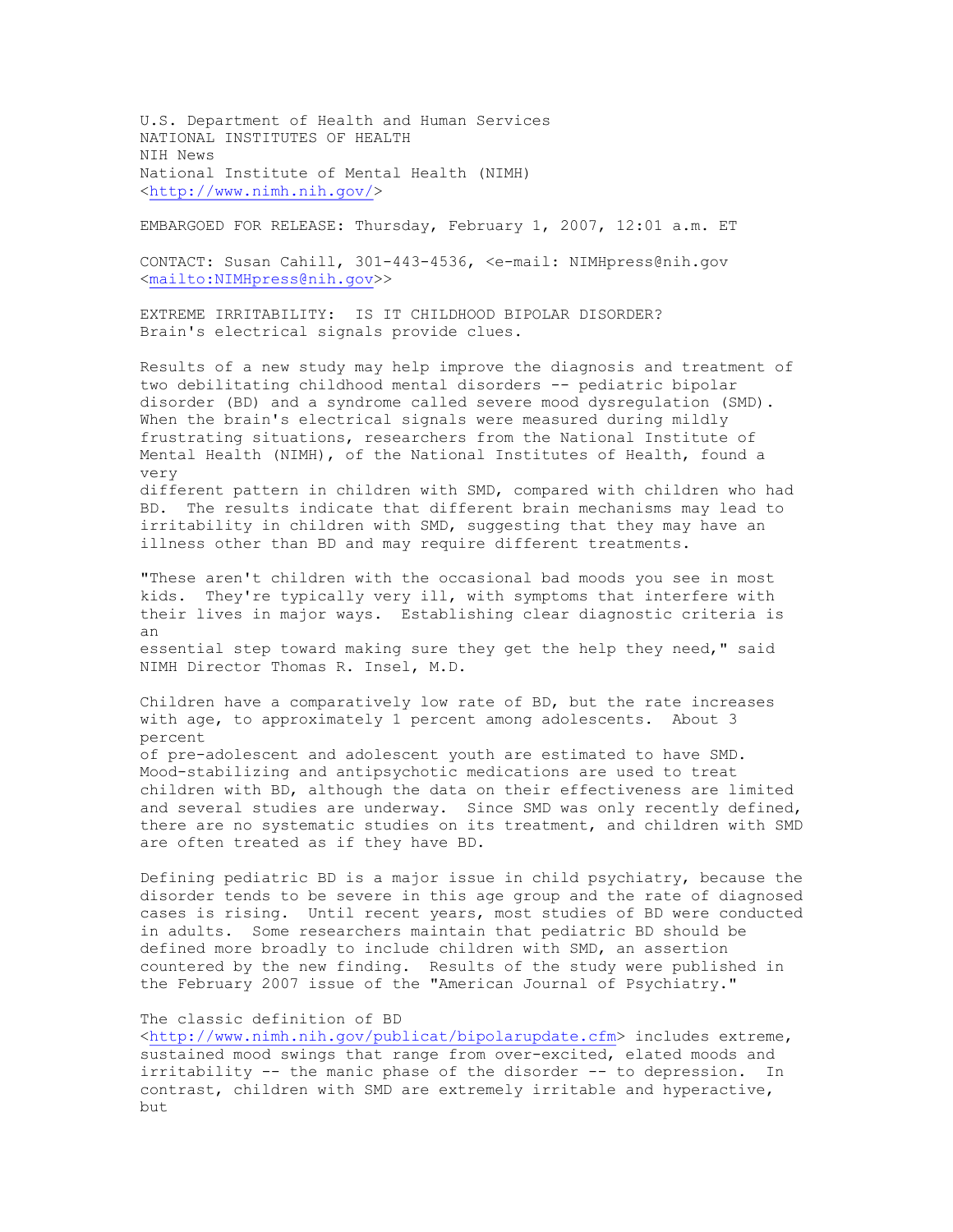do not have clear-cut manic episodes.

One component of irritability is the tendency to get acutely frustrated when a goal is not met. Thus, through electroencephalograms (EEGs), the researchers could observe the brain's electrical signals that occurred during frustration while children with either disorder performed simple tasks.

The new study shows that clinicians some day could use biological measurements, such as EEGs, to help make psychiatric diagnoses, in combination with clinical symptoms. Currently, clinicians diagnose mental illnesses based on symptoms alone. The difficulty of diagnosing BD in children is compounded by the frequent co-occurrence of one or more other mental disorders.

"We're approaching the day when we'll be able to use neuroscience techniques to improve psychiatric diagnoses. Pediatric BD has some of the most pressing needs in this regard, because of its severity and because of questions about how to best make the diagnosis," said senior author Ellen Leibenluft, M.D., Chief of the Unit on Bipolar Spectrum Disorders in the Emotion and Development Branch of the NIMH Mood and Anxiety Disorders Research Program.

In this study, scientists obtained EEGs of 35 children with classic BD, 21 children with SMD, and 26 healthy children (average age 12 to13) while they performed a task repeatedly; each time they did the task, they won or lost 10 cents. The task was frustrating because the children often lost money.

The researchers found that while both the children with BD and those with SMD became more frustrated than did healthy children performing  $th$ e

same task, the brain mechanisms associated with their frustration differed. Children with BD had an abnormality in the brain's P3 electrical signals, which measure ability to purposefully direct attention, but children with SMD had abnormalities in N1 signals, which occur when a stimulus grabs someone's attention. Both abnormalities suggest deficits in the brain's attention-related activity, but in different phases of that activity.

"If future research indicates that BD and SMD are two separate disorders, this could guide parents and physicians toward the right treatments," said first author Brendan Rich, Ph.D., of the NIMH Unit on Bipolar Spectrum Disorders. "A good example is that medication prescribed for symptoms seen in SMD, such as stimulant medication, might be inappropriate for a child with classically defined bipolar disorder," he said.

NIMH scientists Mariana Schmajuk, B.S., and Daniel Pine, M.D., also contributed to the research, as did University of Maryland scientists Koraly E. Perez-Edgar, Ph.D., ("currently at George Mason University") and Nathan A. Fox, Ph.D.

The National Institute of Mental Health (NIMH) mission is to reduce the